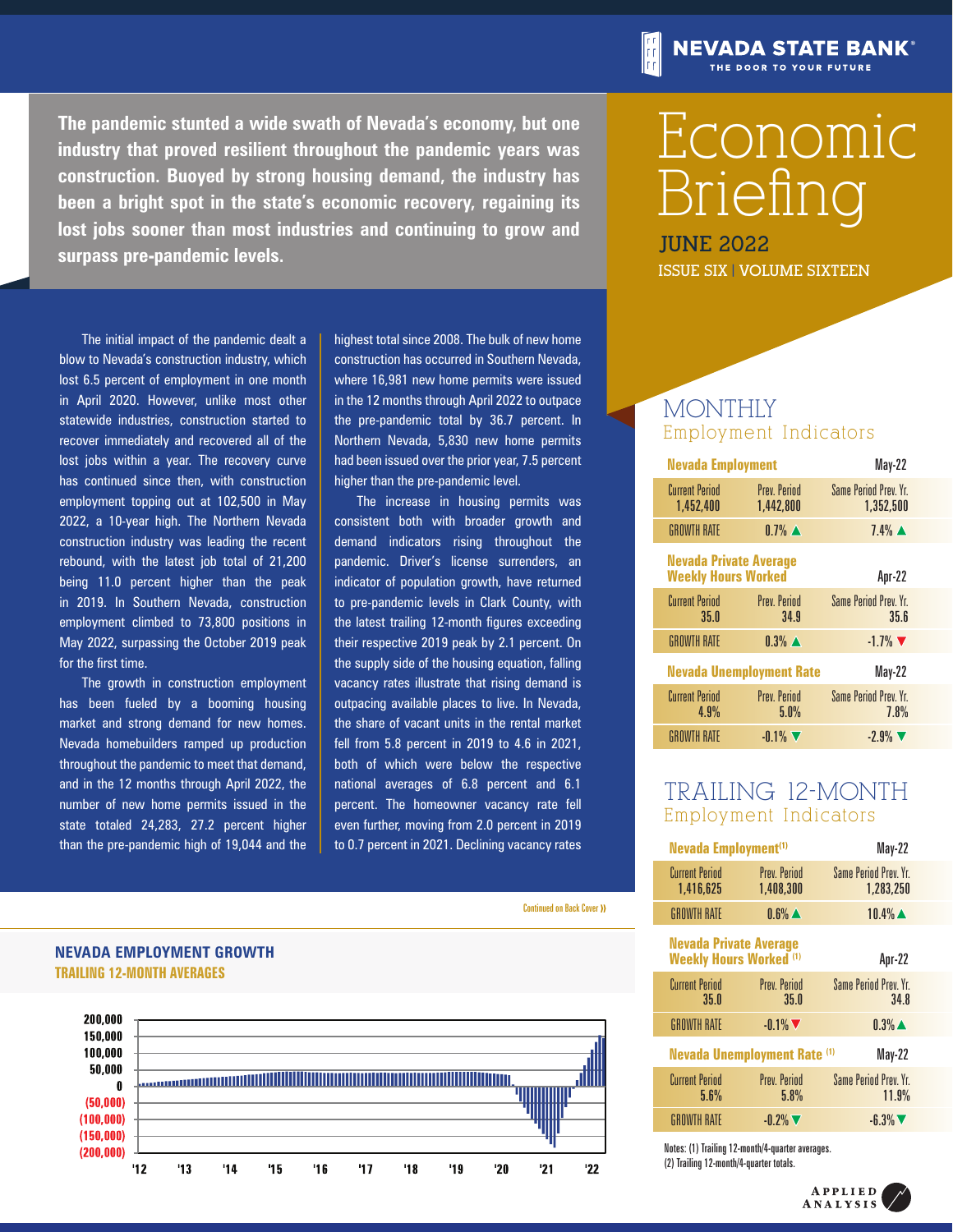# **NEVADA STATE BANK**

# MONTHLY & QUARTERLY Economic Indicator Series

| <b>Nevada Initial Unemployment</b><br><b>Insurance Claims</b> |                                           | Apr-22                                          |
|---------------------------------------------------------------|-------------------------------------------|-------------------------------------------------|
| <b>Current Period</b><br>8,866                                | Prev. Period<br>8,055                     | <b>Same Period Prev. Yr.</b><br>40,858          |
| <b>GROWTH RATE</b>                                            | 10.1% ▲                                   | $-78.3%$                                        |
| <b>Nevada Residential Housing</b><br><b>Units Permitted</b>   |                                           | Apr-22                                          |
| <b>Current Period</b>                                         | Prev. Period                              | <b>Same Period Prev. Yr.</b>                    |
| 2,634                                                         | 2,263                                     | 2,156                                           |
| <b>GROWTH RATE</b>                                            | 16.4% ▲                                   | $22.2%$ $\triangle$                             |
| <b>Nevada Taxable Retail Sales</b>                            |                                           | <b>Mar-22</b>                                   |
| <b>Current Period</b><br>\$7,532,362,962                      | Prev. Period<br>\$5,944,746,441           | <b>Same Period Prev. Yr.</b><br>\$6,591,071,112 |
| <b>GROWTH RATE</b>                                            | $26.7\%$ $\triangle$                      | $14.3\%$ $\triangle$                            |
| <b>Nevada Gross Gaming Revenue</b>                            |                                           | Apr-22                                          |
| <b>Current Period</b>                                         | Prev. Period                              | <b>Same Period Prev. Yr.</b>                    |
| \$1,128,480,917                                               | \$1,355,193,788                           | \$1,039,358,922                                 |
| <b>GROWTH RATE</b>                                            | $-16.7%$                                  | $8.6\%$ $\triangle$                             |
| <b>Las Vegas/Reno-Tahoe</b>                                   | <b>Enplaned and Deplaned Passengers</b>   | Apr-22                                          |
| <b>Current Period</b>                                         |                                           | Prev. Period Same Period Prev. Yr.              |
| 4,583,344                                                     | 4,640,498                                 | 3,154,086                                       |
| <b>GROWTH RATE</b>                                            | $-1.2\%$                                  | 45.3% ▲                                         |
|                                                               | <b>Clark/Washoe County Visitor Volume</b> | Apr-22                                          |
| <b>Current Period</b>                                         | Prev. Period                              | <b>Same Period Prev. Yr.</b>                    |
| 3,893,076<br><b>GROWTH RATE</b>                               | 3,887,721<br>$0.1\%$ $\triangle$          | 2,991,222<br>$30.2%$ $\triangle$                |
|                                                               | <b>Nevada New Business Creation</b>       | 04 '21                                          |
| <b>Current Period</b><br>2,544                                | Prev. Period<br>3,438                     | <b>Same Period Prev. Yr.</b><br>2,608           |
| <b>GROWTH RATE</b>                                            | $-26.0\%$                                 | $-2.5%$                                         |
| <b>Nevada Housing Price Index</b>                             |                                           |                                                 |
| $(Q1 1991 = 100)$                                             |                                           | $01'$ '22                                       |
| <b>Current Period</b><br>393.8                                | Prev. Period<br>374.6                     | <b>Same Period Prev. Yr.</b><br>315.0           |
| <b>GROWTH RATE</b>                                            | $5.1\%$ $\triangle$                       | $25.0\%$ $\triangle$                            |
| <b>Clark County Office Market</b>                             |                                           |                                                 |
| <b>Vacancy Rate</b>                                           |                                           | 01'22                                           |
| <b>Current Period</b><br>15.5%                                | Prev. Period<br>16.0%                     | <b>Same Period Prev. Yr.</b><br>16.2%           |
| <b>GROWTH RATE</b>                                            | $-0.5%$                                   | $-0.7%$                                         |
|                                                               | <b>Nevada Hotel/Motel Occupancy</b>       | 04 '21                                          |
| <b>Current Period</b><br>71.5%                                | Prev. Period<br>72.2%                     | Same Period Prev. Yr.<br>40.4%                  |
| <b>GROWTH RATE</b>                                            | $-0.7\%$                                  | $31.1\%$ $\triangle$                            |
|                                                               | <b>State of Nevada Personal Income</b>    |                                                 |
| <b>Current Period</b>                                         | Prev. Period                              | 04 '21<br><b>Same Period Prev. Yr.</b>          |
|                                                               |                                           |                                                 |

GROWTH RATE  $0.8\%$   $\blacktriangle$   $10.2\%$   $\blacktriangle$ 

## **NEVADA PRIVATE AVERAGE WEEKLY HOURS WORKED** MONTHLY SERIES



 $16$ 

 $17$ 

 $19$ 

'18

 $20$ 

 $21$ 

 $22$ 

## **NEVADA UNEMPLOYMENT RATE** MONTHLY SERIES

 $14$ 

 $15$ 

 $12$ 

 $13$ 



## **NEVADA UNEMPLOYMENT INSURANCE CLAIMS** MONTHLY SERIES



# **NEVADA RESIDENTIAL UNITS PERMITTED** TRAILING 12-MONTH TOTALS

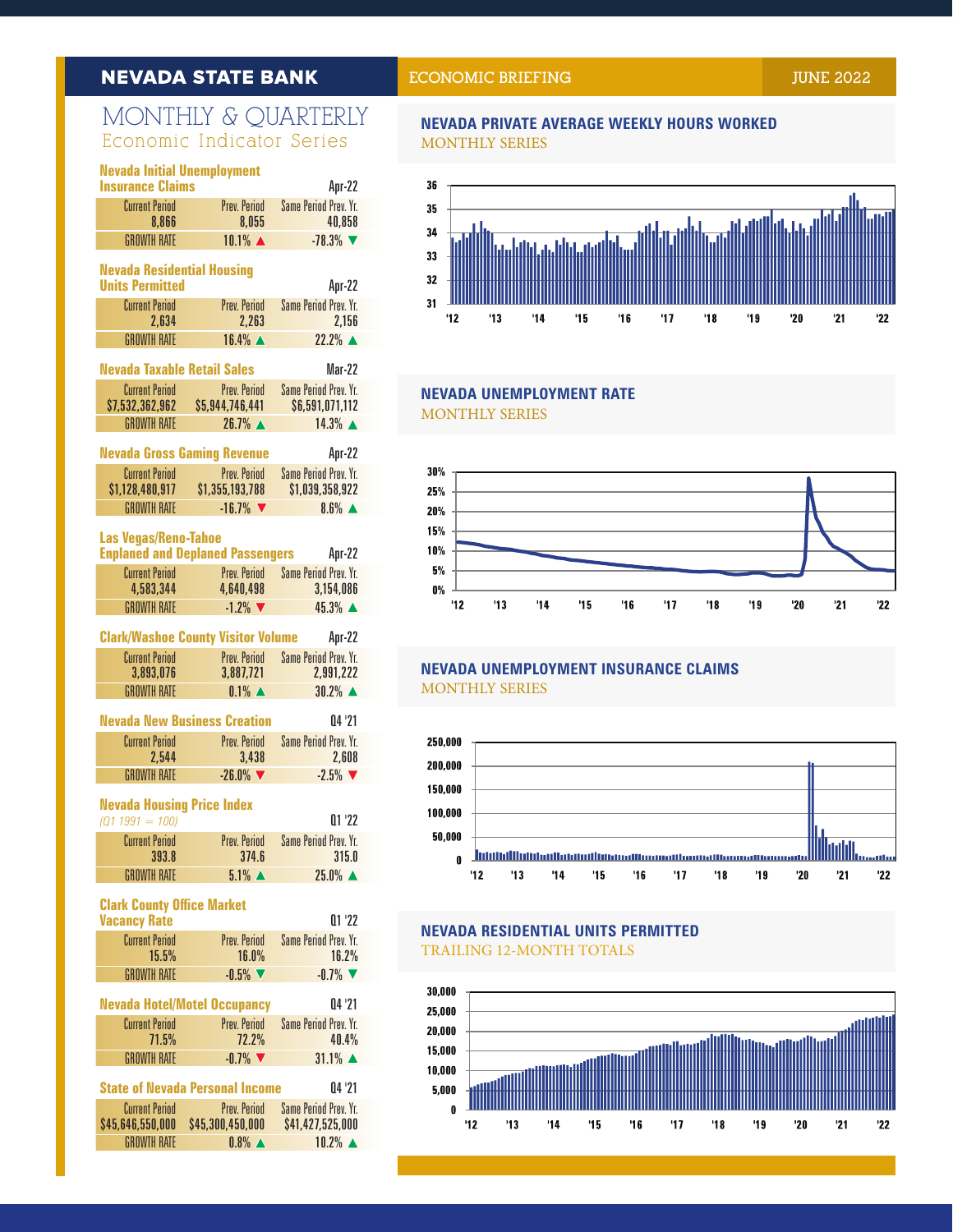## **JUNE 2022 ECONOMIC BRIEFING**

# **NEVADA STATE BANK**

#### **LAS VEGAS/RENO-TAHOE AIRPORT PASSENGER COUNTS** TRAILING 12-MONTH TOTALS



## **CLARK/WASHOE COUNTY VISITOR VOLUME** TRAILING 12-MONTH TOTALS



# **GROWTH IN NEVADA GROSS GAMING REVENUE** TRAILING 12-MONTH TOTALS



## **GROWTH IN NEVADA TAXABLE RETAIL SALES** TRAILING 12-MONTH TOTALS



# TRAILING 12-MONTH Economic Indicator Series

| <b>Nevada Initial Unemployment</b>                  |                                               |                                          |  |  |
|-----------------------------------------------------|-----------------------------------------------|------------------------------------------|--|--|
| <b>Insurance Claims (2)</b>                         | <b>Prev Period</b>                            | Apr-22                                   |  |  |
| <b>Current Period</b><br>115,194                    | 147,186                                       | <b>Same Period Prev. Yr.</b><br>541,109  |  |  |
| <b>GROWTH RATE</b>                                  | $-21.7%$                                      | $-78.7%$                                 |  |  |
| <b>Nevada Residential Housing</b>                   |                                               |                                          |  |  |
| <b>Units Permitted (2)</b>                          |                                               | Apr-22                                   |  |  |
| <b>Current Period</b>                               | Prev. Period                                  | <b>Same Period Prev. Yr.</b>             |  |  |
| 24,283                                              | 23,805                                        | 22,106                                   |  |  |
| <b>GROWTH RATE</b>                                  | $2.0\%$ $\triangle$                           | $9.8\%$ $\triangle$                      |  |  |
|                                                     | Nevada Taxable Retail Sales <sup>(2)</sup>    | <b>Mar-22</b>                            |  |  |
| <b>Current Period</b>                               | <b>Prev. Period</b>                           | <b>Same Period Prev. Yr.</b>             |  |  |
| \$79,718,611,456                                    | \$78,777,319,606                              | \$61,509,380,667                         |  |  |
| <b>GROWTH RATE</b>                                  | $1.2\%$ $\triangle$                           | 29.6% ▲                                  |  |  |
|                                                     | <b>Nevada Gross Gaming Revenue (2)</b>        | Apr-22                                   |  |  |
| <b>Current Period</b>                               | Prev. Period                                  | <b>Same Period Prev. Yr.</b>             |  |  |
| \$14,464,561,144                                    | \$14,375,439,149                              | \$8,813,420,436                          |  |  |
| <b>GROWTH RATE</b>                                  | $0.6\%$ $\triangle$                           | $64.1\%$ $\triangle$                     |  |  |
| <b>Las Vegas/Reno-Tahoe</b>                         |                                               |                                          |  |  |
|                                                     | <b>Enplaned and Deplaned Passengers (2)</b>   | Apr-22                                   |  |  |
| <b>Current Period</b>                               | Prev. Period                                  | <b>Same Period Prev. Yr.</b>             |  |  |
| 50,246,167                                          | 48,816,909                                    | 22,482,358                               |  |  |
| <b>GROWTH RATE</b>                                  | $2.9\%$ $\triangle$                           | 123.5% ▲                                 |  |  |
|                                                     | <b>Clark/Washoe County Visitor Volume (2)</b> | Apr-22                                   |  |  |
| <b>Current Period</b>                               | Prev. Period                                  | Same Period Prev. Yr.                    |  |  |
| 41,820,754                                          | 40,918,900                                    | 22,155,777                               |  |  |
| <b>GROWTH RATE</b>                                  | $2.2\%$ $\triangle$                           | 88.8% A                                  |  |  |
|                                                     | <b>Nevada New Business Creation (2)</b>       | 04 '21                                   |  |  |
| <b>Current Period</b>                               | Prev. Period                                  | <b>Same Period Prev. Yr.</b>             |  |  |
| 7,974                                               | 8,038                                         | 5,190                                    |  |  |
| <b>GROWTH RATE</b>                                  | $-0.8\%$                                      | $53.6\%$ $\triangle$                     |  |  |
| <b>Nevada Housing Price Index (1)</b>               |                                               |                                          |  |  |
| $(Q1 1991 = 100)$                                   |                                               | 01'22                                    |  |  |
| <b>Current Period</b>                               | Prev. Period                                  | <b>Same Period Prev. Yr.</b>             |  |  |
| 367.0<br><b>GROWTH RATE</b>                         | 347.3<br>$5.7\%$ $\triangle$                  | 297.8<br>$23.2\%$ $\triangle$            |  |  |
|                                                     |                                               |                                          |  |  |
| <b>Clark County Office</b>                          |                                               |                                          |  |  |
| <b>Market Vacancy Rate (1)</b>                      |                                               | 01'22                                    |  |  |
| <b>Current Period</b><br>16.0%                      | Prev. Period<br>16.2%                         | <b>Same Period Prev. Yr.</b><br>15.7%    |  |  |
| <b>GROWTH RATE</b>                                  | $-0.2%$                                       | $0.3\%$ $\triangle$                      |  |  |
|                                                     |                                               |                                          |  |  |
|                                                     | <b>Nevada Hotel/Motel Occupancy (1)</b>       | 04 '21                                   |  |  |
| <b>Current Period</b>                               | Prev. Period<br>56.2%                         | <b>Same Period Prev. Yr.</b><br>42.0%    |  |  |
| 64.0%<br><b>GROWTH RATE</b>                         | $7.8\%$ $\triangle$                           | $22.0\%$ $\triangle$                     |  |  |
|                                                     |                                               |                                          |  |  |
| <b>State of Nevada Personal Income (2)</b><br>04'21 |                                               |                                          |  |  |
| <b>Current Period</b><br>\$182,586,200,000          | Prev. Period                                  | Same Period Prev. Yr.                    |  |  |
|                                                     | \$181,201,800,000                             | \$165,710,100,000<br>$10.2%$ $\triangle$ |  |  |

Notes: (1) Trailing 12-month/4-quarter averages. (2) Trailing 12-month/4-quarter totals.